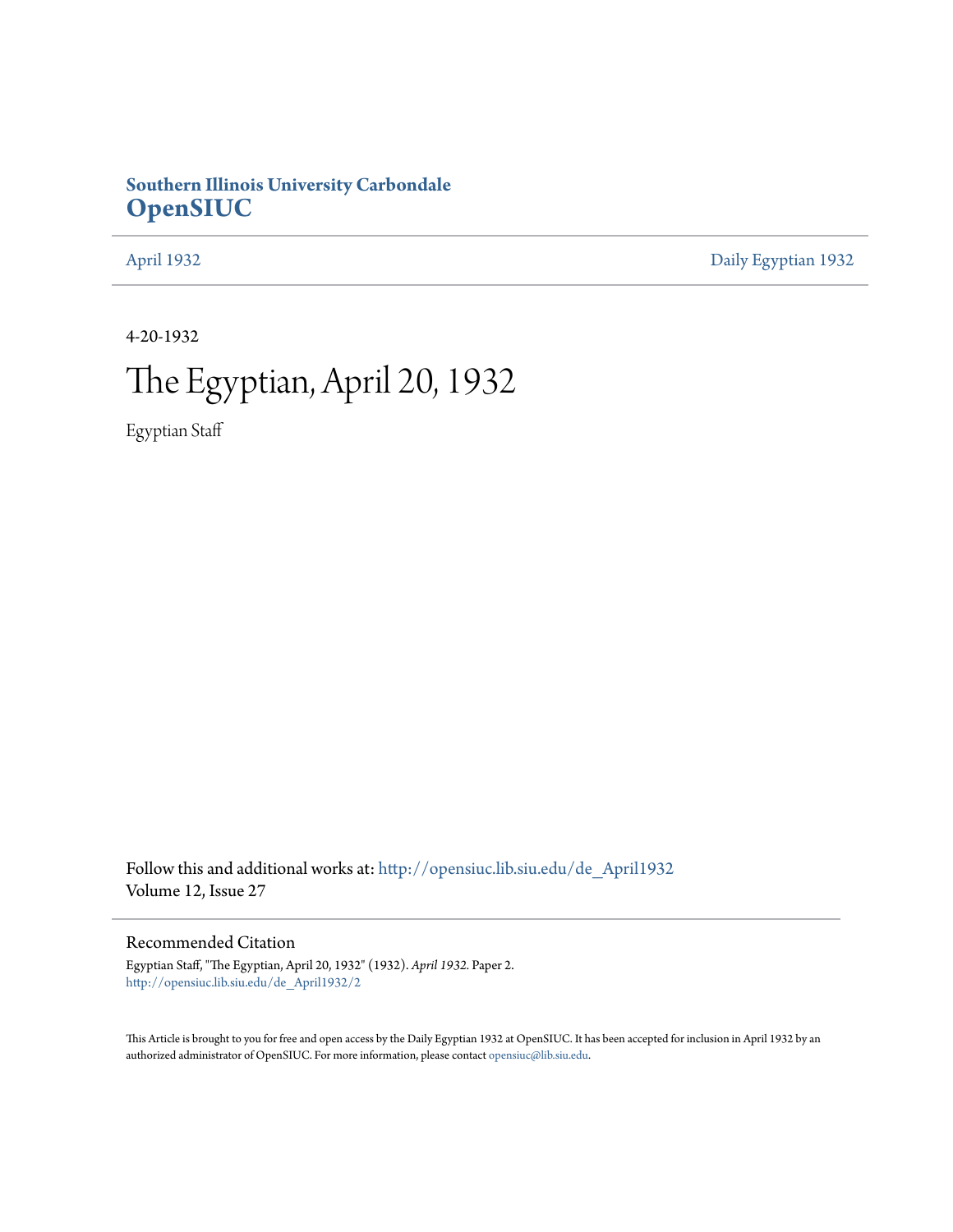

Volume XII

CARBONDALE, ILL., APRIL. 20, 1932

#### No. 27

#### **FORUM WINS** Heitman Succeeds **DEBATE FOR THIRD STRAIGHT YEAR** JUDGES DECISION 4-3 IN FAV OR OF MEN'S **SOCIETY**

Taking the decision for the third consecutive year, the Forum, with a 4-3 decision successfully debated the question, Resolved, That all colleges and universities should abolish the distinction between amateurism and professionalism in all sports to which admission is charged. The Forum affirmative team, composed of Guy Williams and Paul Benthall, met the Illinae negative team, Marie Campbell and Georgia Sniderwin, in the Zetetic Hall, with Ruth Merz of last year's team presiding. The decision<br>in this hall was 2-2. At the same time Lois Snider and Carrie Chase, the Illinae affirmative team, were defeated 2-1 by Harry Moss and Venice Brink, the Forum negative team, in the Socratic hall, with Wendell Margrave presiding.

The affirmative argued that since amateurism was in reality violated, the vacated post, being opposed by athletic students were exploited, and dishonesty on the part of both schools and colleges was fostered. To quote Mr. Williams of the Forum affirma tive, "our colleges are living a lie" when they contend that college athletes are now amateur. Statistics of subsidies in forms of loans, light jobs and scholarships, were quoted.

The core of the negative argument was that, although subsidies were ad-'Continued on Page Six.)

### "College League News" Will Print Stéin's Article

An article relating to the establishment and growth of the local chapter of the League of Women Voters will appear in the next edition of the "College News," a publication issued by the National League of Women Voters, Washington, D. C. The author of this article is Miss Hilda A. Stein, faculty advisor of the Carbondale group. This particular edition jevement of the Music department of is being published for the National this college. convention to be held at Detroit, To Mr. McIntosh goes the credit This chorus, composed chiefly of Margaret Miskell, Frances Phillips,<br>Michigan from April 23 until April for having so successfully directed members of the M 30.

#### The article follows:

"The College League of National the opera. League of Women Voters is a comas one of the units of the Y. W. C. of the roles. A. and has a membership of about sixteen active members.

(Continued on Page Six.)



**RAY HEITMAN** 

ceed Clarence Kirchhoefer as busi- ating the joint activities of the pres- will become editor-in-chief. Mis. ness manager of the Egyptian. With ent staff, the function served to honthe next edition Mr. Heitman will take over the management of the and Clarence Kirchhoefer, business financial side of the weekly for an manager of the past year, along with entire school year. Mr. Heitman will their successors, Elma Trieb and Ray be a senior in '33.

The appointment of Mr. Heitma climaxes a two-year career as a part the financial organization of the  $\alpha$ f as an assistant circulation manager. This past year he has filled the office assistant business manager. Mr.  $8<sub>3</sub>$ only one opponent.

During the two years that he has been associated with the staff the Egyptian has enjoyed two of its most successful seasons from a financial standpoint. Although the weekly was hampered by a low subscription rate the activity and zeal of Mr. Heitman during the past nine months have aided in assuring a favorable balance for the year's financial statement

Mr. Heitman is a major in chemistry and intends to enter the field of commercial chemistry following his graduation.

The staff extends congratulations and best wishes to Mr. Heitman.

**EGYPTIAN STAFF HOLDS ITS SECOND ANNUAL BANOUET** 

NORMAN LOVELLETTE PRESIDES **DINNER** 

Taking the lead in the spring pro gram of social events, the Egyptian staff held its second annual banquet at the University Cafe last Wednes or Norman Lovellette, retiring editor,

Heitman. Presiding as toast-master, Mr. Lovellette expressed his enjoyment of and the ability which she evinced won the work he has carried on, attribut- for her a position as associate editor publication. His first year was spent ing most of its success to the co-op- of the Egyptian during the last year eration of the staff, the advisors, and of publication. the friends of the publication. Dean Wham, introduced as one of the most interested readers and supporters of Trieb was associate colleges subsidized their athletes, Heitman had little opposition for the Egyptian, stressed the value of a Belleville High School News. school journal both to its public in has been very active on the local presenting accurate records and to its campus. Miss Trieb is a member of training.

> Bever, faculty advisers. Mr. Lovellette emphasized their responsibility selected Miss Trieb to represent them in building up both the news stories and the editorial page. In his speech, Dr. Beyer brought out the importance of co-operation, using to illustrate his point the fact that in the course of itors the paper has known. Her exapproximately four months, the Egyptian developed from an inferior, poorly-written sheet to a newspaper worthy of second place in a national competition.

> Following brief addresses by Dr. Abbott, business advisor. Mr. Kirch- lations to the new editor and extends hoefer, Mr. Heitman, and Miss Trieb, the event was concluded.



Trieb to Edit '33

With the next edition of the Egyp-Ray Heitman, Steelville, will suc- day evening. In addition to culmin- tian Miss Elma Trieb of Belleville about forty miles have been invited Trieb will be a senior next year.

> The appointment of Miss Trieb by the School Council climaxes two years The attendance this year will be inof active and efficient work for the paper on her part. In her first year as a staff member Miss Trieb was a The quality of her work reporter.

Previous to her two years as  $\overline{a}$ member of the Egypt'an staff. Miss editor of the riters, in affording them useful Delta Sigma Epsilon, campus educaaining.<br>On presenting Miss Power and Dr. member of Mu Tau Pi, college jour-<br>On presenting Miss Power and Dr. member of Mu Tau Pi, college journalistic fraternity. The junior clas. in the School Council in '32.

Persons associated with the Egyp tian are confident Miss Trieb will become one of the most successful edperience and apparent desire for a journalistic career foretell success. Miss Trieb has the honor of being the first woman editor of the Egyptian in over a decade.

The present staff offers congratutheir best wishes to the incoming Egyptian staff.



THIRD ANNUAL H.

**ACTIVITIES** 

Saturday, April 23, the Women's Athletic Association will sponsor a "Play Day" for high school girls to which schools within a radius of to send delegates. This is the third<br>annual "Play Day" conducted by the W. A. A. and the previous ones have been very interesting and successful. creased since eight girls are being asked from each school instead of four as formerly.

Juanita Adams, chairman of the Play Day committee has already received letters of acceptance from twelve high schools, and others are expected.

The program will begin with registration at 9:30, followed by songs and get acquainted games, after which the girls will be assigned to four color teams. The rest of the day will be spent in individual and teams contests, such as baseball and basketball throws, horse shoes, newcomb, batball, and other games. other feature of the program will be the posture parade, in which all girls will take part.

The visiting girls will have luncheon at Anthony Hall with W. A. A. girls as hostesses, and the day will come to an end at four o'clock with (Continued on Page Six.)

## Socrats and Zetets Choose Two **Spring Plays**

The spring plays were chosen last week by the two literary societies. 'To the Ladies," a clever comedy of contemporary life, will be the Socratic offering, and "Outward Bound," Sutton Vane's famous play, the Zetetic. The former has a cast of fourteen, of which eleven are men; the latter has twelve characters-seven men and five women.

Tryouts for these parts are to be held this week. At the Socratic meetof Margaret Miskell, Frances Phillips, ing tonight typed parts will be given to all members interested in trying Bon out. The tryouts will be held Friday afternoon from three until five o'clock hefore the following judges: Richard Gadske, Mrs. J. Mrs. Neckers, Miss Frances Barbour, Mrs.

The Zetetic tryouts will be held Monday afternoon during the same hours. The judges are to be Mrs. C. more than a year old. It functions ed the characters in their portrayal ma Hands, Genevieve Atwood, Lu- row evening in the Shryock Auditor- L. Peterson, Mrs. Richard Gadske, cille Schlesinger, Virginia Draner, ium, the performance beginning Mrs. J. W. Neckers. Mr. Robert Fan-Tickets er, Mrs. T. B. F. Smith, Miss Julia cedith Holmes, Mildred Davis, Mar- for the opera have been on sale dur- Jonah, and Mrs. O. B. Young. The garet Garfield, Marjorie Uhles, Mal- ing the past two wecks, and reserved Zetetic Society will hold a meeting at chapel hour today to distribute parts and to outline the play for members interested in trying out.

#### MARTHA" TO BE PRESENTED TOMORROW **EVENING**

any exceptions, the outstanding ach- performances of the college.

the principals, chorus, and orchestra cludes the following: in the exceedingly difficult music of ams, Dennis Clinton, Jay Friedline,

paratively new organization on the partment, credit is given for the as Nathan Perrin, George Sinks, Bert Teachers College located at Carbon- scenery. To Miss Jonah, who coach- Harold Locks, William Hall, Robert dale, Illinois. It was officially organ- ed the cast as dramatic critic, is due Miller, Leon Fox, Jane Rose Whitley. tion of the music.<br>ized in October 1931, so it is little the praise for having capably direct-<br>Ruth Steve

The entire cast of characters, composed of faculty members and stu-"Monthly meetings are held. Some-dents has been exceptionally well

morrow night on the final scene of Bailey, and Marc Green. The entirely 'Martha," the audience can rest as- cast has had extensive training and chestra have been selected to accomsured that it has witnessed, without has participated in previous musical pany the entire cast.

A chorus of thirty-eight voices will supplement the cast of principals. William Ad-Allen Graves, Bill Hill, John Mar-To Miss Roach and to the Art de- teeny, Seybert Phillips, Carrol Rowe,

Anneka Johnson, Edith Davis, Mar-' promptly at eight o'clock. times it is a potluck dinner at some chosen. The leading parts are being inda Ragsdale, Lillian House, Made-seat tickets are now available at Ents. members' home followed by a meet- taken by Mrs. David McIntosh, Dr. line Smith, Mary Edith Hathaway. minger's. The price of admission is Thelma Kellog, Messrs. Robert Dunn Ethel Trout, Martha Morrow, Mar- fifty cents.

When the curtain rings down to- Faner, Wendell Margrave, Harold garet Nelson, and Margaret Sloan. Twenty members of the college or

The select orchestra is composed of Myrtle Miles, Marion Thrailkill, Ella Mae Haliagan, Mary Keller, Arthur Newman, Hankla. Goodwin Peterson Lawrence Brown, Lawrence Springer, Carl<br>Gower, Harry Cutler, Mrs. Helen Matthes, Julia Chastaine, Howard Thrailkill, Maurie Taylor, and Auscampus of the Southern Illinois State tonishingly professional effect of the Ebbs, R. Furgeson, Edward Timpner, the Mulkey. Miss Chastaine has as Elizabeth Dill, and Miss Julia Jonah. sisted Mr. McIntosh with the direc-

will be presented tomor-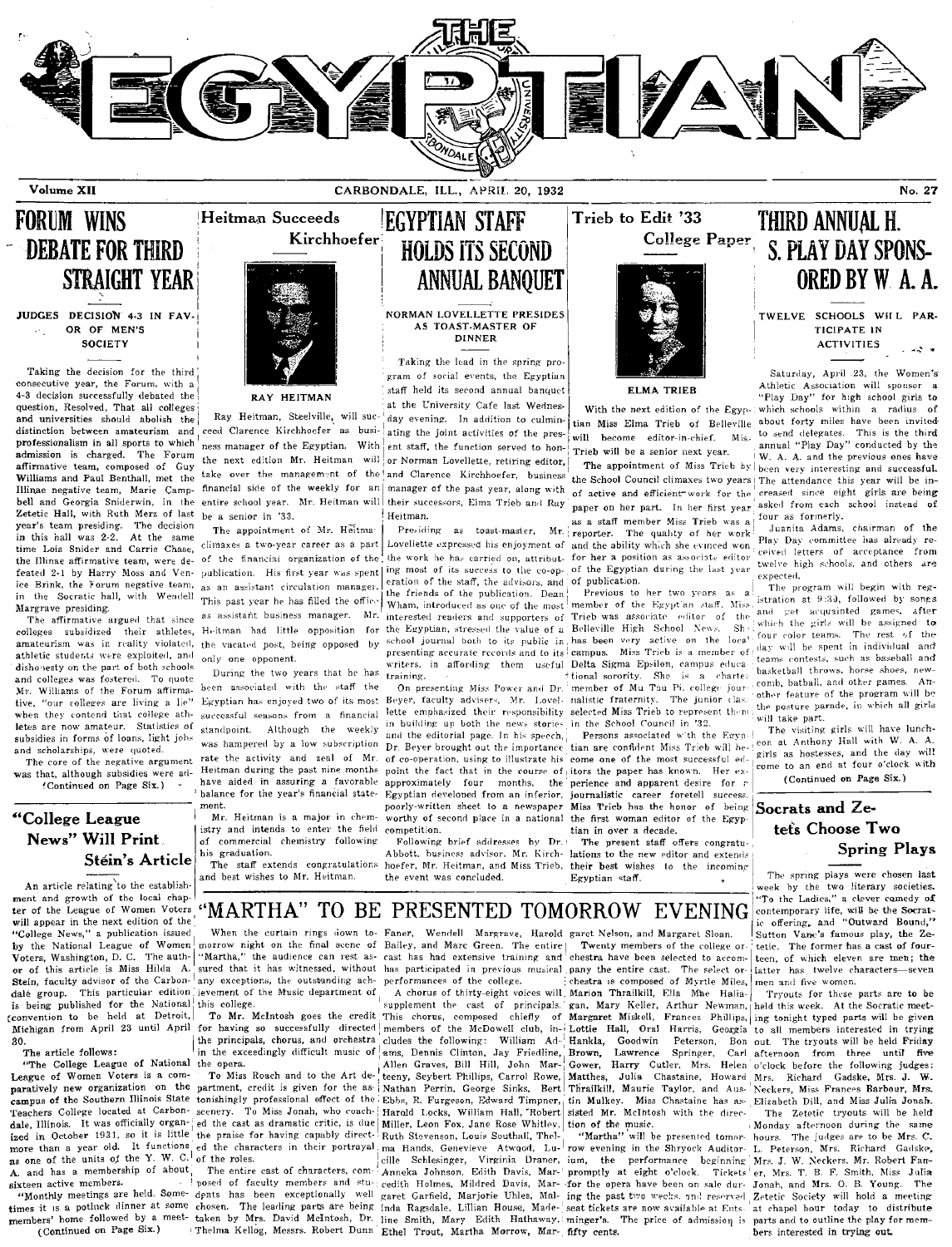# CLINE - VICKS

"P Q <sup>e</sup>9"9 e O:s:B P¥ 9i'1£!t91t91'"61"'SHV8i'1tFW8i'it8 es:a:u 6 & & IIEWP

.page Two

#### SPALDING TENNIS RACKETS \$1.75 and up-new stock

#### SPALDING BASEBALL GLOVES

Autograph Models

#### 1932 Baseball Guides

Biggest value in town in Fielders Gloves at \$1.50 and \$2.00

MEET YOUR FRIENDS AT OUR FOUNTAIN

UP-TO-DATE LUNCHEONETTE

# (line = Viek Drug (0.

# WHEN IN NEED OF GIFTS Some ten of fite of charge. Contests will take the Herrin High School band. Mr. Warloo will be given at this time. **EXERCISE AND SET AND SET AND SET AND SET AND SET AND SET AND SET AND SET AND SET AND SET AND SET AND SET AND SET AND SET AND SET AND SET AND SET AND SET AND SET AND SET AND SET AND SET AND SET AND SET AND SET AND SET AND**

Latest in Jewelry-- Latest in Novelties--

# HIGGINS JEWELRY CO.

Southern Illinois' Leading Gift Shop

116 S. Illinois C. J. CIMOSSA, Mgr.

in Service, Senu-service, chiffons, lace and mesh.  $\frac{10}{10}$  Delta Sigma Epsilon entertained context and Saturday. being made by Frances Phillips who<br>Our hosiery is all perfect as we do not carry irreg-<br>all the Week has ulars. Visit our hosiery department and we feel  $\frac{1}{2}$  Esther Power of the English depart end shopping in St. Louis.<br>sure you will make a selection—\$1.00, \$1.35, \$1.65  $\frac{1}{2}$  ment, talked about Oxford teas. sure you will make a selection—\$1.00, \$1.35, \$1.65  $\frac{1}{10}$  ment, talked about OXTOPD teas.<br>and \$1.95. Plans have been practically com-<br>and \$1.95.

## JOHNSON'S. Inc. Cij P MAAEE&E9hhJLHEHh a H H b & 6 H H 6 9 e 9 p

#### BOYS WANTED

For Room and Board or Light Housekeeping. New modern home with brand new furnishings throughout

MRS. M. L. ROSS. Phone 489K

#### ATTENTION! STUDENTS!

The newest in Spring and Summer Footwear for both men and women at prices that will make<br>your budget glad. Prices \$1.88 to \$2.88

## PEOPLE'S SHOE STORE

202 South Illinois

# LUBS-SOCIETIES - ORGANIZATIONS

I

#### High Schools Held Intellectual Meet on College Campus

Illinois will meet here at S. I. T. C. linois High School Band Association for debating, music, and intellectual held in Carbondale Saturday night.

On Friday, the Southern Illinois second place.<br>Debating League will hold its finals. In the B Debating League will hold its finals. ' In the B division the high school development and relation between it<br>Schools participating in this event are bands from Murphysboro and Eldo- and Roman literature. Other num-<br>Granit Bridgeport. Debates will be held<br>simultaneously throughout the day in

judge. The judges of the debates<br>will be eight faculty members of S.<br>I. T. C. faculty.

1 and girls' glee clubs; and in orchestra.<br>
The intellectual division will in-<br>
clude contests in extemporaneous<br>
speaking, and in dramatic, humorous

lic free of charge. Contests will take<br>place during the day, and there will

Some ten or fifteen schools will be represented in the Southern Illinois The winners of this contest will go<br>Music and Intellectual contest to to the state contest to be held in

----;-;;:- I gllP,t" an" couph·; that have been At an mfonna Inner part:;.. ast I Lucille Lynn v..as thf g'Ul'st of her inVited b:-' the cla~", will b{, privileged made of the marriage of Audrey Rob- $\vert$  sister, mis. A. S. Good and Red to all affair.<br>
erts and Ralph Hart. The couple has  $\vert$  mary Rose Colombo spent the week  $\vert$ . The been married since February 6, but<br>the secret was not disclosed until

Thursday.<br>
Mrs. Hart was initiated into Delta onbo is a resident of Anthony Hall. of the Blue Blazers orchestra to fur-<br>
Sigma Epsilon last December. She Christine Coffee of Harrisburg was Ralph Thompson, president of the Experiment and the music. The music in the music is the music of the music of the music in the music in the music of the music of the music of the music of the music of the music of the music of the music of the music of t is a freshman at S. I. T. C., and she character of her sister, Kathleen, last class, has charge of the sale of tick-<br>will continue with her classes until the guest of her sister, Kathleen, last class, has charge of the sal HOSIERY WILL continue with her classes until week end. Miss Christine Coffee is: ets. Gertrude Clark and John Mc-<br>Bell June.<br>Bell The Manufacture of the Harrisburg high Afoos are on the committee concern-

pleted for the annual spring formal home in Du Quoin last week end. STEARNS, ON YEAR'S LEAVE to be held April 23 at the Chapter GERALD DAVIDSON IS

#### Faculty

Mr. and Mrs. Muckleroy spent the reek end in Horn Lake Miss. Mrs. Fred Crane visited at her borne in Tuscola last week end.

Miss Kay Fox spent the week end with her parents in Cairo.

Miss Alberta Gibbons visited at her ome in Metropolis last week end. Mr. G. W. Smith of the History de-

**C<sub>tron</sub> khampatan kharatan khampatan sharatan kahan khampatan khampatan sharatan kh**<br>- Senera kahan khampatan khampatan khampatan khampatan khampatan khampatan khampatan partment has received word from interested parties in East St. Louis of the possible organization of an Archeological Society of Southern Illinois. Miss Mary Crawford was a St.

Louis visitor last Saturday. Miss Julia Jonah, Mrs. David Mc-Intosh, Miss Julia Chastaine, and Mrs. T. B. F. Smith were judges at an Intellectual meet at Golconda Friday, April 15.

eer een berender van die gebiede beskrik bekender bekender beland Mr. S. E. Boomer was the principal speaker before the national meeting of the Sigma Zeta Scientific Society at the Cape Girardeau Teachers, College Friday night.

Herrin High School band won first ed "Socrates" featured the program<br>place in the A division in the South-given at the Socratic Society last On Friday and Saturday, April 22 place in the A division in the South- given at the Socrational 23, high schools from Southern ern Illinois District contest of the Il-Wednesday evening. and 23, high schools from Southern ern Illinois District contest of the Il- Wednesday evening.<br>Illinois will meet here at S. I. T. C. linois High School Band Association. The program in general was cenfor debating, music, and intellectual held in Carbondale Saturday night. tered around Greek literature. This

bands from Murphysboro and Eldo- and Roman literature. Other numr, Du Quoin, Dupo, and rado rated first place. In class D, bers on the program were:<br>Debates will be held Anna won first place and Johnston Greek poems, Mary Wai Anna won first place and Johnston Greek poems, Mary Waisaith.<br>City second. The D division includ- Greek Myths, Georgia Hanklathe Socratic and Zetetic Halls, the Y. | ed those bapds which have been or- Greek Collections. Ruth Richmond.<br>M. C. A. and Y. W. C. A. Halls, and | ganized for less than a year. | Plans for the meeting tonight were

During the day each school will de- Class E. Marrisburg and Marion literature program headed by Miss<br>bate twice, each with a different ad-, won first place, with Johnston City Madeline Smith who will devote her bate twice, each with a different ad- won first place, with Johnston City Madeline Smith, who will devote her<br>versary, and judged by a different taking second place. "address to the subject of "Virgil."

David McIntosh, head of the S. I. T. C. Music department; Mr. Wendell In the music division, contests will Margrave, director of the college Roman Myths. Ruth Stevenson will<br>be held in soprano, contralto, bari- uand, and Mr. W. D. Revelli, of Ho- talk on Roman poetry, and Nita Cartbe held in soprano, contralto, bari- band, and Mr. W. D. Revelli, of Ho- talk on Roman poetry, and Nita Cart-<br>tone and tenor solos; in mixed, boys' bart, Indiana. The judging was bas- er on Roman comedies. bart, Indiana. The judging was bas- er on Roman comedies. girls' glee clubs; and in orches- ed on instrumentation, interpreta-Roman Comedies.<br>The intellectual division will in-<br>tion, intonation, and tone quality Plans were comtion, intonation, and tone quality Plans were completed for the next

speaking, and in dramatic, humorous The contest was held at the Shry- guest night. A miscellaneous pro-<br>and oratorical selections. eck Auditorium, April 16 under the gram featuring a vocal trio from **REGENSIONS CONSIDERATIONS CONSIDERATION CONSIDERATION CONSIDERATION** TO THE CONSIDERATION CONSIDERATION CONSIDERATION CONSIDERATION CONSIDERATION CONSIDERATION CONSIDERATION CONSIDERATION CONSIDERATION CONSIDERATION CONS District of the Illinois Band Associa-

> Music and Intellectual contest to I to the state contest to be held in The sophomore class is opening its<br>be held on Saturday.<br>Dampaign during the latter part of calendar year of social activities with be hel,1 on Saturday. Champaign during the latter part of calendar year of social activltil'::; with I April. a dance Friday night, April 22, at

I

I sister, Mrs. A. S. Goodall of St. Louis to attend. It is to be a semi-formal

Mary Rose Colombo spent the week | The class has been very fortunate l end at the Tri Sigma house, the in securing Theodore Thompson, an the secret was not disclosed until guest of Zora Mae Locke. Miss Col- alumnus of S. I. T. C., and a portion

une.<br>Mr. and Mrs. Hart will reside in a student in the Harrisburg high WE feature-Gordon, Mount Vernon, and Phoenix I school and participated in the band' ed with the publicity of the dance. bunt vernon.<br>Delta Sigma Epsilon entertained contest held in Carbondale last Fri- Clever and attractive programs are

## ELECTED HEAD OF N CLUB

The annual banquet of the N Club tional work toward securing his Maswas held on Tuesday, April 12 at the ter's degree, was on the campus last<br>University Cafe. Guests of the club week. Mr. Stearns is studying at the University Cafe. Guests of the club week. Mr. Stearns is studying at the were Messrs. Leland Lingle, Tom University of Michigan at Ann Arwere Messrs. Leland Lingle, Tom University of Michigan at Ann Ar-<br>Newton, and Vincent Di Giovanni. bor. At the present time, he is do-

president, Gerald Davidson, and by Mr. Stearns will return to S. I. T.

stalled as a new member of the N classes in history. Club.<br>The officers elected for the coming

Secretary and treasurer, Reeves.

Reduced enrollment for the sum-School club there. The college unit mer terms at Illinois State Normal will furnish a program for the even-University and increased enrollment ing's entertainment. A large  $\bar{a}$  if for the fall term was predicted by delegation is p'anning to  $r't$  is Dean H. H. Schroeder of the univers- meeting. ity with the release last week of-the

Normal School Quarterly, containing The name of Helen McCall is adthe summer school announcements. ded to the honor roll for scholarship.<br>  $\text{The Viidette, Normal, Illinois.}$  Miss McCall has a 4.7 average.

#### Herrin Band Wins Dean Wham Addresses First in Contest Socratic Society

For the third consecutive time, the An address by Dean Wham, entitl-

included the different phases of it. and<br>also a treatment which showed its

I. II. C. A. and Y. W. C. A. Halls, and  $\frac{1}{2}$  ganized for less than a year. I Plans for the meeting tonight were in discussed which will include a Roman  $\frac{1}{2}$  Bands from grade schools were in discussed which will version in the subject of "Virgil."<br>The judges of the debates Judges for the contest were Mr. Conrad Dillow will speak on the Var-Conrad Dillow will speak on the Var-<br>jous Roman Historians, while Maurie Taylor will take up the subject of

technique. meeting, which will be given over as The contest was held at the Shry- guest night. A miscellaneous pro-

the Country Club. The dance tends Delta Sig Tri Sigma News toward being exclusive since only members of the sophomore class, their<br>guests, and couples that have been

## OF ABSENCE. IS ON CAMPUS

Mr. T. L. Stearns, who is on leave of absence for one year to do addi-Newton, and Vincent Di Giovanni. bor. At the present time, he is do-<br>Talks were made by the retiring ing extensive research in Latin-<br>president, Abe Martin, by the new American history and diplomacy.

the guests.  $\vert$  C. for the first summer term at which George Stanley of Marion was in- $\vert$  time he will continue teaching his time he will continue teaching his

# The officers elected for the coming  $\begin{matrix} \text{C. of } C \text{. Guest of } W. \\ \text{President, Gerald Davidson.} \end{matrix}$  . F. Commerce C President, Gerald Davidson. F. Commerce Club<br>Vice president, Jim Reed. Secretary and treasurer. Bob The S. I. T. C. Chamber of Com-

April 28, to be the guest of the High merce will go to West Frankfort, will furnish a program for the even-

-Miss McCall has a 4.7 average.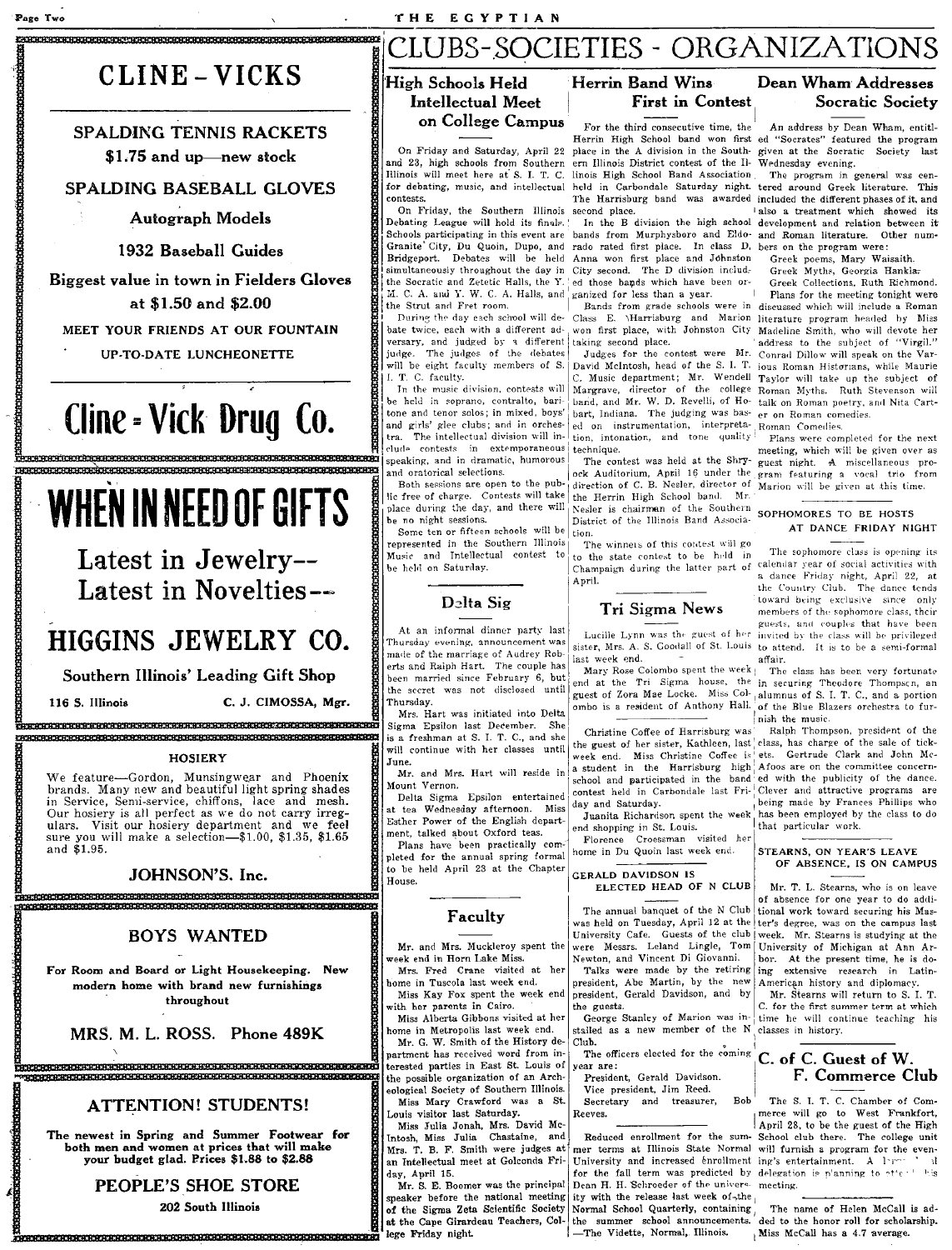# **SCRIBALOVE**

rl .rn:-y''''~,~-' ~

One-never knows what to expect from our telephone service. We hear  $of a$  fellow that sat down at a phone and upon lifting the receiver heard the following bill and coo:

"Hello." (A feminine voice with a sugary tang.)

"This Marguerite?" (A masculine voice without flavering.)

"Yes." (Polite reply.) "This is John." (Generous confes-

sion.) "Oh-h-h-h, John." (The saccharine

drawl.) "I missed my train, dear." (Attempted. naturalness on the last word.)

"What?" (Polite surprise, accented.)<br>**''Missed my train.''** (Matter-of

fact tone to impress Marguerite.) "Gee, that·s too bad." (Sym-

pathy, well feigned.) "What are you doing tomght?' (Old reliable.)

'Well, Helen and I are coming up town in a few minutes. Will that bt all right?" (Third party enters the

plot.) "I'm at the Cafe." (Abrupt statement of fact.)

"Well-(Pause)-Well, we'll come over there by eight o'clock . That O. K.?"

"0. K. I'll see you then." (Plan completed. ) "All rightie." (More feminity.)

Dialogue ends with clanging re ceivers.

And we have also heard that the first mentioned fellow didn't bothel to give his number to the telephone operator, but got up, went to see-the girl, and made the date personally And the girl wondered at this strange procedure and thought maybe it was something new and had something t< do with leap year or some nutty no tion and didn't bother to inquire And love went on just the same.

Upperclassmen blues. Wonder jj that teaching position at Anna is still open? Will they accept my application? Why does the French teacher have to teach manual training ovel at Alto Pass? Wonder if I had bet ter go home this week and try tc land that job? I won't teach for \$85 a month. I'll plow corn first What good is an EdB. anyway? The two year students get more breakt<br>than I do. It isn't fair. Wonder if I ever get a job at all. I shouldn't have been a teacher. There are too many already. All the good place:<br>are already taken. Wonder if teachers will get any money in Wil~ liamson county this year? Yeah, that stiff has an uncle on the school board. All the salaries have been cut in that school district. No, I don't think they'll hire any new teachers. I'm sorry, we're hiring all our teachers back too. There was a vacancy there but ten have already appplied. There may be a vacancy, but I don't think so. But still, I'm a good Republican. maybe Len Small will give me a Job shovelling cement on a hard road<br>this fall. I hope so. It's awful when a college graduaje has to be out of work. And sometimes we don't want to

be seniors.

Upperclassmen blues. Wonder of  $SCRIBALOVE$ 

Parker's Grocery Phone 292 1214 S. Thompson



THE SPHINX WONDERS,

If you've noticed the preponderance of good *old* German names on the Egyptian staff. There's: Trieb, Merz. Sniderwin, Heitman, Beyer, Halter, and Kirchhoefer. The characteristic noses are also preponderous.

If you know that Dr. Swartz used to teach in a Quaker school. And that Miss Krause used to be matron in an orphan's home.

Il M. P. Vernon reminds you too, of "Alabam" of comedy fame. And didn)t the goat in the com·

edy Monday night remind you of dear old Algernon.

How one is to go about cutting a very large steak when his plate is very full of that steak.

Why everybody smiled when a history teacher remarked, the other day after the Cape Girardeau track meet, that "Custer was completely wiped out by the Indians."

Where D. S. E. girls go on week end nights. I've asked two, and they won't tell. If you know that there are 400. 000 words in the large Webster's

dictionaries. How "Death Takes a Holiday'

can be called a comedy.

#### THE SPHINX KNOWS,

That a preferred ride with one of her colleagues at .Brush made Audre Ross forget the small fact that she had a car of her own down there.

As the climax to a successful and prosperous year, Mu Tau Pi uses mauve and red for its pledge colors. (But there's that behind) those colors as isn't suggested on the surface.) Well, we hope. The latest fad in writing notes

is to seal them with a milk bottle instead of a kiss.

And if you want to spend a strenuous Saturday night, just use it trying to locate Ernie Deason.

We expect to hear much during the ensuing presidential campaign from our coming political leaders: Winnifred McCue, Lucille Eckert, Mary Winks, Gertrude Clark, Hel· en Crisp. and Mary Eleanor Helm.

Pauline Stewart is fond of drawing pictures of her professors. Sometimes the pictures are complimentary and sometimes not.

Guy Lambert has something up his sleeve, but I can't tell what.

A boy who seriously considered buying a pint of ice cream for each of his guests.

What innocent boy make a daily plea for the safe return of his treasured diary.

What certain freshman clique always prefers the Fox-Hipodrome for shows.

That Cary Davis isn't particular as to the type of honeymoon he chooses when Miss Krause is conce:·ned.

#### Sapient Advice to Silent Sufferers Dear Sphinx:

Do you know the song that goes, "two loves have I, and they're both the same?" There's something about one's being a flower and the other a flame, etc., for several phrases.

Well, I'm just like that song, only thine aren't the same. And] do suppose that "Chink" would be a rather heavy flower, come to think of it.

#### THE EGYPTIAN to a second the second term of the second term of the second term of the second term of the second term of the second term of the second term of the second term of the second term of the second term of the sec But-Oral really is a flame. The mass in angular resolutions of the mass in the mass is a flame.

I want your advice. Seriously, PEG.

Well Peg:

Being a constant soul, I can't advise you from experience. However, plenty of French romances agree that a woman may have more than one love at a time. And you know Rupert Hughes has written a novel No One Man, around that theme (t cite the novel, not the picture.) Also several of your contemporaries in this school seem to be happy, although not monogamous. Take Mary Elizabeth Batson, Lowell Bailey, Gertrude Clark, James Feirich, and Jane Rose Whitley as examples.

Those are the statisties. You'll have to draw your own conclusions after all, 1 am only stone. Sympathetically,

THE SPHINX.

Since East Central State Teachers' College added a four-year schedule it has graduated 1,078 of its students<br>who have gone, in a large measure, who have gone, in a raige measure, into school work. Investigation re-Since East Central State Teachers' We Cater to Student Trade<br>College added a four-year schedule **EXERCRESS COLLEGE COLLEGE AND COLLEGE ARE COLLEGE A**<br>into school work. Investigation re-<br>web have gone, in a large measure. B gaged in scholastic activities. The<br>distribution runs about as follows: 250 erintendents of county, city and con- super-super-super-super-super-super-super-super-super-super-super-super-super-super-super-super-super-super-super-super-super-super-super-super-super-super-super-super-super-supersolidated schools; 343 are grade<br>teachers, junior high school teachers

The Indian track team made an unmeet of the Missouri Colleges held at Brewer Field House, Columbia. With only four men entered in the various events, our team captured fourth place.-The Capaha Arrow, Cape Girardeau, Mo.

WHEN YOU ARE LOOKING FOR

#### **SOMETHING**

 $S<sub>weet</sub> - T<sub>astro</sub> - D<sub>elicious</sub>$ 

Satisfying - Different

 $Inviting - Filling$ 

TRY THE

# UNIVERSITY CAFE

We Cater to Student Trade

e1'¥9Sit91ti' & M&S ees iHH nl

999geSpgpP99RHPFWRER¥¥AE? ER6F

I<br>Concorado<br>A<br>Concorado Get Your Athletic Equipment Here

distribution runs about as follows:  $\frac{1}{B}$  F. B. SPEAR-302 S. Illinois Ave

supervisors, and principals. - The East Centra. Journal of Crown and Red Crown and Red Crown Ethyl Gasoline, Iso-Vis and Polarine Motor Oils. Telephone 224. S. E. Corner Illinois Avenue and Walnut Street, Carbondale, Ill.

usually fine showing at the indoor commenced team at the announ- indicated the announ- indicated team at the made the announ-

# For a Good Hair Cut go to BATSON'S

Carbondale National Bank Building

-------- WkkkU-a-R1'XS1f1f1f1 <sup>B</sup>B 9 MthABHB!fE€S RBF

# THE GREEN MILL WELCOMES YOU





Mill You Save Time and Money By Eating at the Green<br>
Mill You Save Time<br>
and Money<br>
Mill You Save Time<br>
ARSENT EXECUTE:

61

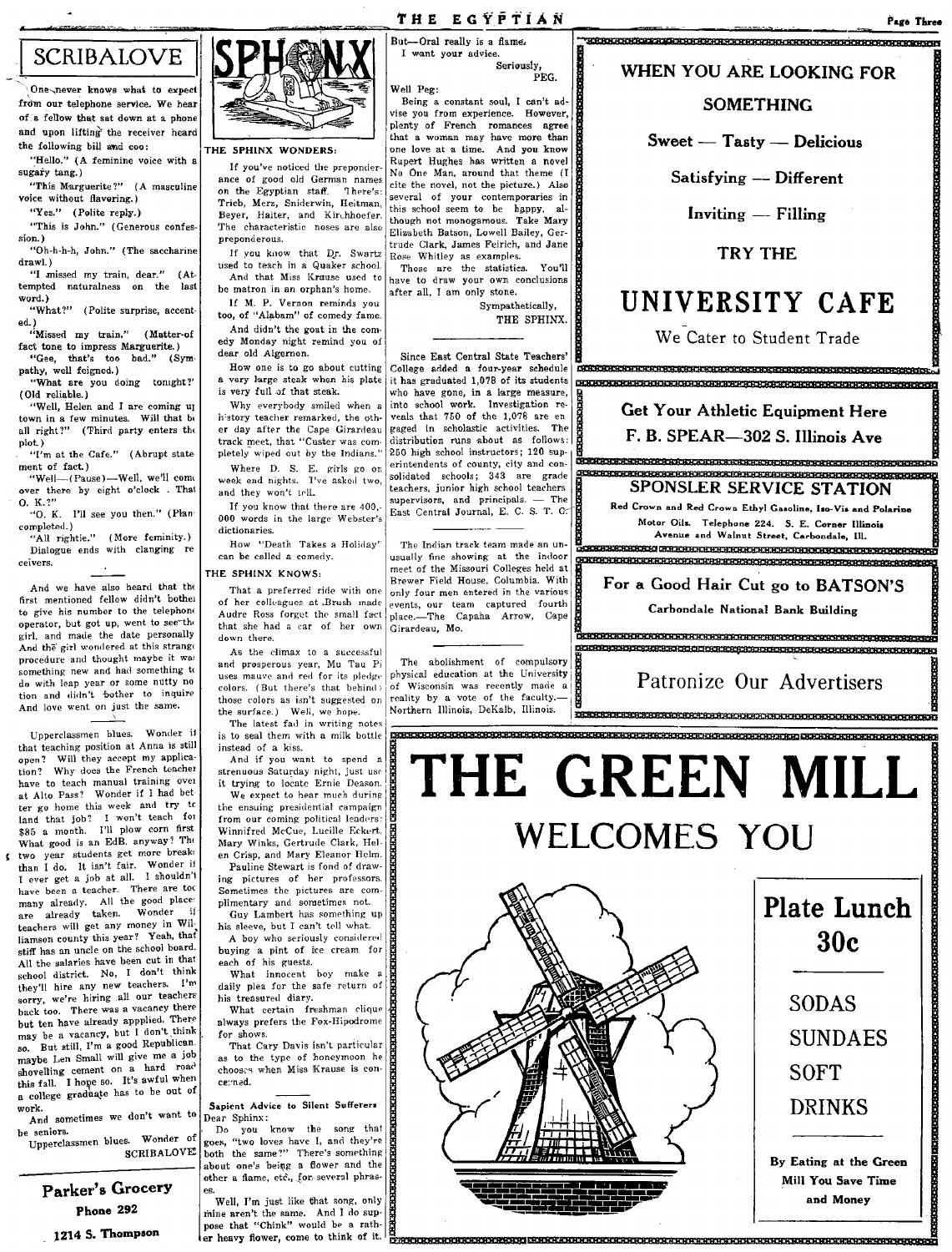'age Four

#### THE EGYPTIAN

## Between the Lines

By B. M. G.

Charter Member Illinois College Press Association.

EGYPTIAN

Member of Columbia Scholastic Press Association. Entered as second class matter in the Carbondale Post Office under the Act of March 3, 1879.

Published every Wednesday during the school year by students of Southern lllinois Normal University, Carbondale, Illinois.

|                 |               | THE STAFF                    |                |
|-----------------|---------------|------------------------------|----------------|
|                 |               |                              |                |
|                 |               |                              |                |
|                 |               |                              |                |
|                 |               |                              |                |
|                 |               |                              |                |
|                 |               |                              |                |
|                 |               |                              |                |
|                 |               |                              |                |
|                 |               |                              |                |
|                 |               | SPECIAL WRITERS              |                |
| Kelly Dunsmore  |               | Marc Green Betty Furr        | George Mosely  |
|                 | Selma' Nelson | <b>Phyllis Prosser</b>       |                |
|                 |               | <b>REPORTERS</b>             |                |
| Michael Purtill |               | Mary Grace Leora Hartley     | William Tucker |
|                 |               | Guy Lambert                  |                |
|                 |               | <b>BUSINESS ORGANIZATION</b> |                |
|                 |               |                              |                |
|                 |               |                              |                |
|                 |               |                              |                |

#### MIMEOGRAPHS

One of the greatest aids to instruction is the use of mime-graphed work. A noticeable increase in the use of mimeo-graphs is evident on our campus. The English and Commerce departments are leaders in the use of mimeographed sheets. Other departments are also turning to this type of work.

The mimeograph is a notable aid in furnishing students with.assignments, outlines, and the like. The dictation of such work requires time that must be deducted from the recitation hour. In lecture courses a mimeographed outline given to each student is of almost inestimable benefit. It is to be desired that instructors of all such courses could provide suitable outlines of their lectures.

This is not a sales talk for mimeographs, but a plea for greater use of those that might be found already on the campus.

#### USE OR ABUSE OF LEISURE

"You keep your light so shining a little in front '0 the next," was the slogan which Kipling had an old sea captain adopt as his prescription for success.

adopt as his prescription for success. But how to get your light in front of the next is the ques-tion. A stack of references higher than your head could be pro-

duced where whellon, Henry Ford, and the tramp at your back<br>door, all have twenty-four hours each day—all have the door, all have twenty-four hours each day—all have the same amount of time in which to work, time in which to play, ime in which to play, ines and your recreation should not require all your time.

Your leisure belongs to you to invest for better or worse.<br>No figure is large enough to encompass the number of<br>hours liable to be "frittered away" by recople in a month's<br>space. Yet, this leisure time is the raw material

It is foolish to brood over the past or spend too much time<br>dreaming over the future. The present is here to be utilized. Use it!

#### ATHLETICS FOR ALL

The new student here is surprised by and favorably im-<br>pressed with the new democratic attitute of this school toward<br>athletics. In some schools the athletes are overrated, and<br>through the aid of ballyhoo and high-priced b ors. This autocratic system has meant the suppression of a wealth of individual talent, and it is a credit to our institution and it is a credit to our institution of  $\alpha$ that such an undesirable situation does not exist. Through in-

tramural athleties we have equal opportunity for all in athleties, not only for those who are ambitious for glory, but also for those who love sport for sport's sake alone.<br>The story is 'told of an incident that occurred d demic-minded senior, who had never entered athletics because<br>he did not think he was good enough, won the hundred yard dash in ten seconds, flat time.

We may not discover any sensational talent in the coming<br>intramural meet, nor in our tennis and baseball tournaments,<br>but we will realize a more equal distribution of athletic honors<br>among our students. We appreciate this tion in physical education requirements.

We wonder if  $\cdots$ By any chance There's any one Knows what inspired  $\bullet\qquad \bullet\qquad \bullet$ Some weeks ago The sermon on Megalomania Which in American Money equals An exalted opinion Of one's self Well, it was caused<br> $\begin{array}{r} * \ * \ * \ * \end{array}$ <br>In this manner There is in school An interesting fellow Who felt that he Must have a cup Of coffee or two Between his second And third-hour class And us he was A new-comer He little knew The gravity of The thing he asked And lest the students As a whole ٠. Should suddenly Develop a taste For Maxwell House We all were given To understand That the Word is Quite as inflexible As the Word But lest we get Too wordy The result was That this fellow Who unknowingly Walked straight into The rat trap Must, like the rest Attend chapel Day in and out And hope and pray That Judgement Day Will not come on

A Wednesday.

#### l CAMPUS INNOVATIONS TO BE INTRODUCED

While leisurely rambling over the campus not long ago, I accidently stumbled upon a fascinating structure located on a remote section of our college land. This building is probably less known to students than any other on our campus. To date, its function has been merely an industrial one, but with the advent of the first summer session a wholly recreational strain will be introduced.

The building I refer to is the brick office designated as the Power House, the nerve center of our college heating system. The large furnaces that supply the heat for the various buildings are herein located. The fires in these furnaces are never extinguished-winter or summer. The heat generated by them is led by a net work of pipes, laid under the campus, to the buildings.

The above describes the litera. function of the building. However, as has been said, starting in the near future it shall bear a two-fold purpose, namely, industrial and recreationa!.

The school authorities have labored for years to obtain a sport or amusement center other than the gymnasium. By reasen of this diligence their final success is thrice welcome, and laudable. With pleasure we announce the details of their plans, now that success has finally favored them,

In the first place, the coal heaps are to be utilized as far as possible. They shall be used for jumping pits, for coal throwing contests and battles, and as mounds to slide down. The school has arranged with the gamekeeper of Lake Ridgeway to have all raiment soiled by the coal laundered gratis in the lake.

Another innovation on the campus wil be that designated as "alpining." This term will cover all activity per formed upon the brick smoke stack of the Power House. For example,<br>when one scales the stack, dives from it, walks up it, fall from it, or in it toast marshmellows in the roaring he shall be doing an act known, as furnaces. Implore as they did, their<br>aplining. This promises to be a very solicitations were invariably refused.<br>interesting sport. No one can deny The authorities now announce that the thrill of folling upon a wind-<br>they may tost marshmellows freely swept stack one hundred or more feet<br>how. They may also be brewed sim-<br>above the ground. Goggles will be ultaneously.<br>furnished to those who wish to del into the hidden mysteries within the the roof of the Power House at an stack. The C. S. D. degree that of early date. Prizes will be awarded Doctor of Chimney Sweeping, will be  $\frac{1}{2}$  the winners in bridge. Buckets of conferred upon all who scale the coal will be given as prizes with adstack from the inside one thousand ditional buckets given for small and times. This degree will permit all grand slams. Players who hold one holders to practice chimney sweeping hundred honors will be given coal in all cities of not less than  $250,000$  shovels, and those who make redoubl-<br>or more than a quarter of a million  $_{\text{ed}}$  contracts will be given white overor more than a quarter of a million  $\Big|$  inhabitants.

Even the machinery shall be util-  $H_0$ use uniform.<br>ed as devices of pleasure. There The last of the innovations will be ized as devires of pleasure. There hall be no restriction placed upon  $|a|$  realization of a long-harbored eilly the custom of playing ring of profit making. Music will be fur-<br>around the rosie to secure the same nished by Lake Ridgeway's frogs.<br>effect, will gradually be abolished in And these, fillow students, are a<br>favor of t

I

Too, the Anthony Hall girls will tions to be found soon on our camp-<br>be allowed to satisfy a long-cherish- us. May the march of progress go<br>ed desire. For years the Hall girls, on unimpeded.

#### Campus Opinion on Letter Change

In view of the fact that the matter of changing the college letter from N to S has been duly presented to the student body for consideration, and that the Council, before acting on the matter, is seeking stu-dent opinion relative to the change, the Egyptian presents this column of comments. Though the four students quoted have favored the change, their ideas were solicited as be· ing generally representative.

"If the school wishes a letter that is significant of the school, S would be more fitting than N. But as the letter is given only for the honor, it is just as sig· nificant as an N as it would be in the form of an S."-H. Moss.

"Of course tne letter should be changed to S! There are countless Normal schools in the country, any of which can carry the N; but the S would be purely indicative of our colj( ge." --Marc Green.

"It seems hard to see the old letter go-habit, I suppose. However, if we are going to build up a tradition for S. L T C. we want to build one on a firm foundation. Since we are really not S. I. N. U. any longer, but S, 1. T. C., it would be useless and rather silly to bequeath the N tradition to posterity. And then think of how many alumni can dig out motheaten N's, change them for the new S's, rub a little eye-brow pencil on the old bald spot, and<br>take a new lease on life."— Margaret Hill.

"There's no point in perpetuating the N, when it is so clearly a misnomer. I resent having the institution called a Normal when it is so definitely recognized as a teachers' college."-Jane Bryden.

#### How do you feel?

have entreated with the authorities to secure permission to be allowed to

alls. which will be the official Power<br>House uniform.

students who wish to dangle from a dream of all students. Campus vnamo, or whirl upon a fly-wheel or dances will be held in the Power<br>overnor until they grow giddy. In House weekly. The spacious conhet, the latter is endorsed by many crete floor will be reconditioned and 1deocates for prohibition, who con- the interior completely renovated. A  $t$  and it will abolish the need of liquors nominal sum of one dellar a minute for all who have manias for giddi- will be charged for dancing. This is ness. If this proves correct, undoubt- merely for expenses without any idea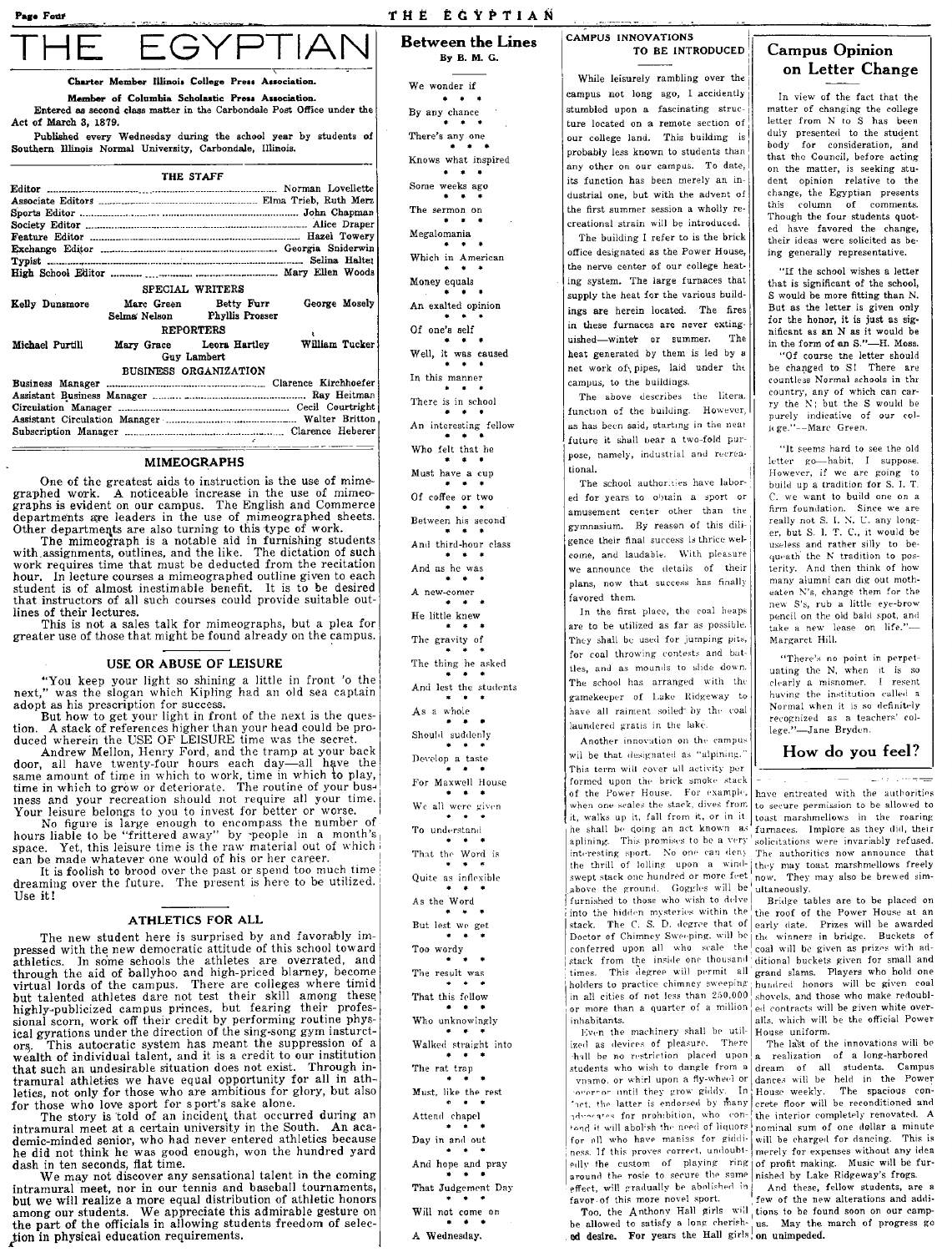# **LAST FOUR YEARS REVEAL SUCCESS** OF SOUTHERN TEACHERS

BUT TWO MEETS WHOLLY LOST Teachers Face Cape IN SPACE OF FOUR **YEARS** 

A peek mto the records of the Teachers' College track teams for the past four years reveals some startling facts, and shows' fully the development of raw and inexperienced material into a powerful and victorious team. A discussion of the achievements of our track teams is at the same time a tribute to our genial and hard-working coach. Leland (Doc) Lingle, who has jerked the Southerners from the cellar position to first place among the teachers colleges of the state. It is also fitting to mention that "Doc" has had the support the state, Joe Cogdal's Old Normal and co-operation of his teams to the aggregation. However, Cape sports last man, and that in itself is overwhelming proof of his genius as a coach.

Excluding all Little 19 meets into tered in full force, Lingle's aggregations have participated in 22 meets of various kinds. From these tilts. the Southerns have emerged victorious 17 times, or have won 17 first fortunate to win third place in the places out of a possible 22 during hundred yard and two-twenty dashes. four years of competition. In the remaining five meets, the Southerns have captured three second places, making only two meets wholly lost The Cape Indians do not lack brilin four years. This is indeed an extraordinary record.

a track team at S. I. T. C. before 1928, we will begin with "Doc" Lingle's entrance upon the field. In 1928, the Southerns competed in three dual meets, and won all three. They won second place among the teachers' colleges, and lost one triangular meet.

of three duals, won the State Teachers' College meet, and took second place in a triangular.

In 1930, four out of four dual meets were added to the victories of which Cape registered previously in the Carbondale Teachers, as well as the low hurdles. Pierce, the new the State Teachers' College champion- | find in the broad jump, has only to ship for the second time.

Last year the Southerners were undefeated during the entire season. There were six meets, consisting of three duals, two quadrangulars, and the State Teachers' College meet. For the third consecutive year "Doc's" boys had come through for the championship of the Teachers.

With the defeat of the Normal invaders here Saturday the Southerns rooms have succeeded in piling up have elevated themselves to an enviable position among the track teams in the state, and added an unexpected win to a list of victories that has been unbroken for the past two years, excluding Little 19 meets. The Normal team is considered one of the finest in the state, being winners of the recent Little 19 Indoor meet, as well as holders of third place in the Armour meet, in which 26 major colleges and universities participated championship in five years of comseveral days ago.

The faculty committee hopes to day with Cape will be: have ready for publication soon a report of the time-study which has been Parrin; Cape, Tucker, Niemann. in progress during the past month. They are making a careful study of the ways in which the student spens his time, and the hours he spends in various activities.-The Oracle, Monmouth, Illinois.

## Indians Here Friday Afternoon

SOUTHERN STILL WEAK ON<br>TRACK AND STRONG IN FIELD

Friday afternoon at three o'clock the Southern track squad meets the Cape Girardeau thin-clads in a return match on the local field. By virtus of an early season win over the Mis sourians the Teachers are expected to repeat. The win should be more decisive on this occasion because of the fact that Southern enters flush from a victory over the strongest track team in the northern part of a strong and well balanced outfit that has both experience and brilliancy to flash on the cinder path.

As usual the Southern men will be weak in track events. For the last off honors in the sprints and short Cape are both fast boys in the short ra es. from a bad cold the Maroons will be In the first meet of the season the

ape hoys took first places in the two follows: hurdl s, finishing one-two with Mascher and Hubbard in both events. tian y as is shown by the fact that they placed third in the Missouri Since there was only a shadow of Stat meet. Obviously, the reason for their defeat earlier in the season lies in the fact that they failed to gain places in the field events where Southern scored slams.

The meet with Old Normal bolstered the stock of Southern and brought out new material for use gular meet.<br>In 1929, Lingle's men won two out "Doc" uncovered a find in Webb Johnson who ran the low hurdles for the first and negotiated the sticks in rather fast time. Johnson should be able to stem the slam make certain his stride and take-off before he will be jumping over 22 feet. Against Old Normal he scratched on every attempt but one, and<br>still carried away first place. still Schrade's apparent improvement suggests that Southern may score onetwo in the leap. The pole vaulters, Stanley and Johnson, are still scoring one-two. In field events the Maoverwhelming scores in the first two meets of the season. Southern is still weak in the shorter distances and the two-mile.

With the state meet a matter of days and a championship to be defended against four strong Teachers' Colleges, the squad is putting on finish rapidly. Coach Lingle has the makings of a track team to sew up his fourth State Teachers' College petition.

Probable entries in the meet Fri-

100 yd. dash: Southern, Wright, 220 yd. dash: Southern, Wright,

Parrin; Cape, Tucker Niemann. 1 mile run: Southern, Reed, Pip-

er; Cape, Seabaugh. High hurdles: Southern, Martin, McAfoos; Cape, Hubbard, Mastellar.

**GREYHOUNDS WIN OVER FACULTY IN INTRAMURALS** 

THE EGYPTIAN

#### SENSATIONAL GAMES PLAYED IN LEAGUE DURING PAST WEEK

# Competition in the intramural base-

ball league is especially keen at the present time. The list of possible winners in the league has narrowed to a quartet of teams. At the present time the Greyhounds look the best in the association owing to their 7-6 win over the Faculty, who at that time appeared the class of the outfit. Several entries are as yet undefeated or have suffered but one .<br>Ioss. However the two outfits mentioned along with the Lucky Strikes and the Goobers appear the best in the intramural league.

Last week the Faculty played two the Greyhounds 7-6, and defeating which the Southerns have never en-two years the Indians have carried the Goobers 9-8. Cramer and Van Lente, both members of the Faculty distances. Tucker and Niemann of aggregation, are easily the best pitchers in the league. The Greyhounds Unless Carl Wright recovers have the best all-round ten in the competition, although at present their pitching strength is rather weak.

The Results of the intramural baseball league for the past week are as

#### Monday

Flying Irish 17, Hiller's Hangovers

Greyhounds 7, Faculty 6. Tuerday Yanks 26, Road Hogs 20.

Lucky Strikes 9, Big Johns 6. Wednesday

Winx Stinx 7, Flying Irish 6. Greyhounds 10, 504 Sluggers 3. Thursday

Hiller's Hangovers 18, Babbling Pyrobbeas 2.

Faculty 9, Goobers 8.

#### U. H. S. JUNIORS SPONSOR POPULARITY CONTEST

The junior class of the University High School agreed at a recent meeting to sponsor a popularity contest and one from the senior class. The votes will cost only a small amount, and the proceeds will go for the Junior-Senior banquet.

There is much speculation among the students as to who the candidates will be. Of course the winner will hold a very coveted position, for she will reign as queen over the annual banquet. Mr. Logan, the junior class sponsor, will disclose the actual details of the contest later.

Low hurdles: Southern Johnson Brown; Cape, Hubbard, Mastellar. 440 yd. dash: Southern, Davison,

- Johnson; Cape, Dalton. Two-mile run: Southern, Wiggins,
- Davis; Cape, Kinchloe. 880 yd. run: Southern, Reed,
- Chandler; Cape, Seabaugh. Discus: Southern, Martin, Baud-
- er; Cape, Hubbard. Pole vault: Southern, Johnson,
- Stanley; Cape, Stroud. Shot put: Southern, Bauder, Mar-
- tin; Cape, Barni. High jump: Southern, Reeves, Watson; Cape, Kruse, Hubbard.
- Broad jump: Southern Schrade, Pierce; Cape, Niemann.
- Javelin: Southern, Brown, Smith; Cape, Niemann.

# SOUTHERN TRIUMPHS OVER STRONG RED BIRD TRACK AGGREGATION

I. T. C. SWEEPS FIELD time of 16.4 seconds. EVENTS, N. U. TAKES **TRACK** 

 $\epsilon$ 

Lingle's light-clads staged a brilliant and timely rally here Saturday and the 100 in first and second. Anand upset the dope to win a thrilling other Johnson of Normal circled the melee with the flashy State Normal cinder men. The meet was held under perfect weather conditions, and a large crowd of spectators marveled at an unusually good exhibition of track talent. Normal took every foot race in the meet excepting the hurdles, but the Southern Teachers pyramided their points in the field events to rate a final margin of 72 1-2 to 58 1-2.

#### Johnson Sets Dash Record

Johnson, dusky Old Normal sensation, cycloned down the track in a streak of black and white to set a new Teachers' College record of 9.8 in the 100 yard dash. This dusky rather sensational games, losing to lad is one of the fastest men in the country, and has equalled the world's record in the 100 during unofficial The absence of the flutry-outs. struck Wright from Saturday's fray was regretted by the fans, but Soph Pierce was in there trailing Murry, another Normal whirlwind, to take a third.

#### Martin High Point Man

Glenn Martin, Carbondale's own, heaved the shot for a mark of 41.1 1-2, and followed it up with a powerful discus sling of 126.8 1-2, to take first places and qualify as high point man of the meet.

Johnson the Dark Horse

Carbondale's Johnson, who has lettered in pole vaulting, stepped into a new role to win the low hurdles with a time of 27.2 seconds. His team-mate, Brown, took second place. Other Southern Stars

Paul Brown, who tossed the javelin 193.8 feet at Cape Girardeau last Monday for a new record, fell back to a mark of 189.10 1-2, but was still good enough to take an easy first place. Tullis and Stanley of S. I. T. C., skimmed the bar as high up as 11.7 feet to share the honors of first place in the pole vault, while Reeves, Porter and Watson clinched between a girl from the junior class in a triple tie to give Carbondale a first in the high jump. Clarence Pierce, sensation of the Cape meet, won another first with a mark of 21.10 1-2 in the broad jump, while Schrade moved up to second in traditional style. McAfoos, a rising Southern star, sailed over the high hurdles in front of the field with a

Old Normal presented a speedy pair of pace-makers in Johnson and Murry, the Goldust Twins, who finished the 220 dash neck-and-neck, track for a mile in 4.58.7, with two team-mates in the immediate rear, while Normal's Nichol took the 440 with Mitts close behind. Foster, Wallace and Fricke triple tied for Normal in the two-mile event, and Hutton clinched the half. Nichol, Mitts, Murry, and Johnson won the relay to boost Normal's score a final five points.

Normal Men Fast

#### Summary

100 yard dash-Johnson (N), 95 Murry (N) and Pierce (S.)

Mile run-Johnson (N) 4587. Bramer  $(N)$  and Fricke  $(N)$ 

Shot put-Martin  $(S)$  41.1 1-2, Bauder (S) and Brown (S.) 220 yard dash-Tie: Johnson (N),

Murry (N), 22.8, and Parrin (S.)

120 high hurdles-McAfoos (S), 16.4, R. Martin (S), and Mitch.ll  $(S.)$ 

Pole vault-Tie: Tullis (S), Stanley (S), 11.7, and tie, Johnson (S), Hubbell (N.)

440 yard dash-Nichol (N), 51.8, Mitts (N), and Davidson (S.) Discus-G. Martin (S), 126.8 1-2,

Bauder (S), and Arnold (N.) Two-mile run-Triple tie: Foster,  $(N)$ , Wallace  $(N)$ , Fricke  $(N)$ , 10.-

54.6. Javelin-Brown (S), 189.10 1-2. Smith  $(S)$ , and Lauder  $(S.)$ 

220 low burdles-W. Johnson (S) 27.2, Brown (S), and Marquardt  $(N.)$ 

880 yard run-Hutton (N), 2.009, Bramer (N), and Reed (S.)

High jump-Triple tie: Reeves (S), Porter (S), Watson (S), 5.7. Broad jump-Pierce  $(S)$ ,, 21.10 2. Schrade  $(S)$ , and Moore  $(N)$ . Relay-Nichols, Mitts, Murry, and

DR. EDMONDSON

Johnson of Normal 3.31.

Eye, Ear, Nose and Throat<br>Glasses Fitted

Hay Fever, Asthma

#### DR. C. M. SITTER **DENTIST**

.<br>Located over Fox's Drug Store Phone 349

Hours-8-12: 1-5: 6-8



Page Five